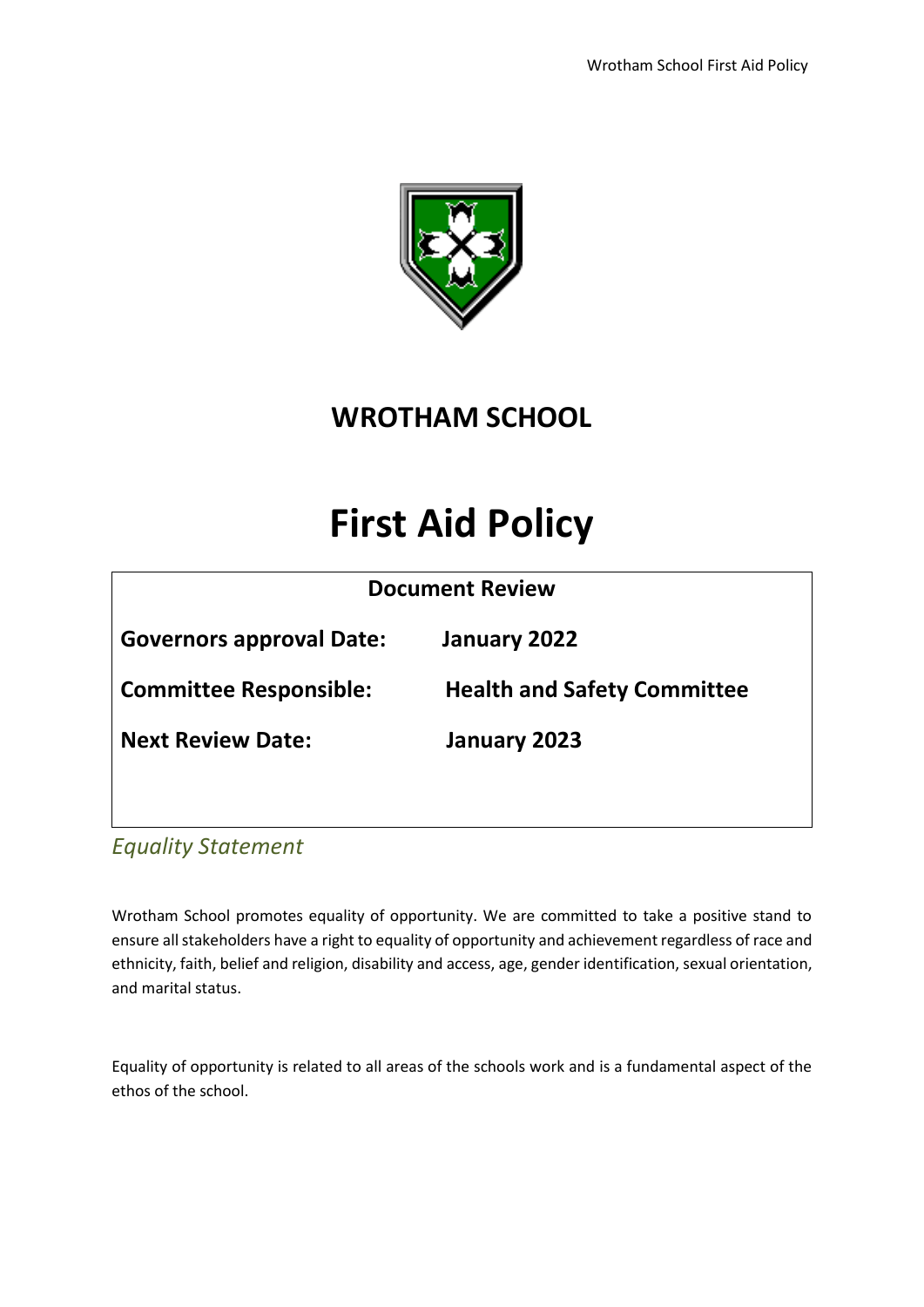# **Contents**

| Appendix 1: list of appointed person(s) for first aid and/or trained first aiders 10 |  |
|--------------------------------------------------------------------------------------|--|
|                                                                                      |  |
|                                                                                      |  |
|                                                                                      |  |

**………………………………………………………………………………………………………………………**

# **1. Aims**

The aims of our first aid policy are to:

- Ensure the health and safety of all staff, pupils and visitors
- Ensure that staff and governors are aware of their responsibilities with regards to health and safety
- Provide a framework for responding to an incident and recording and reporting the outcomes

# **2. Legislation and guidance**

This policy is based on advice from the Department for Education on [first aid in schools](https://www.gov.uk/government/publications/first-aid-in-schools) and health [and safety in schools](https://www.gov.uk/government/publications/health-and-safety-advice-for-schools), and the following legislation: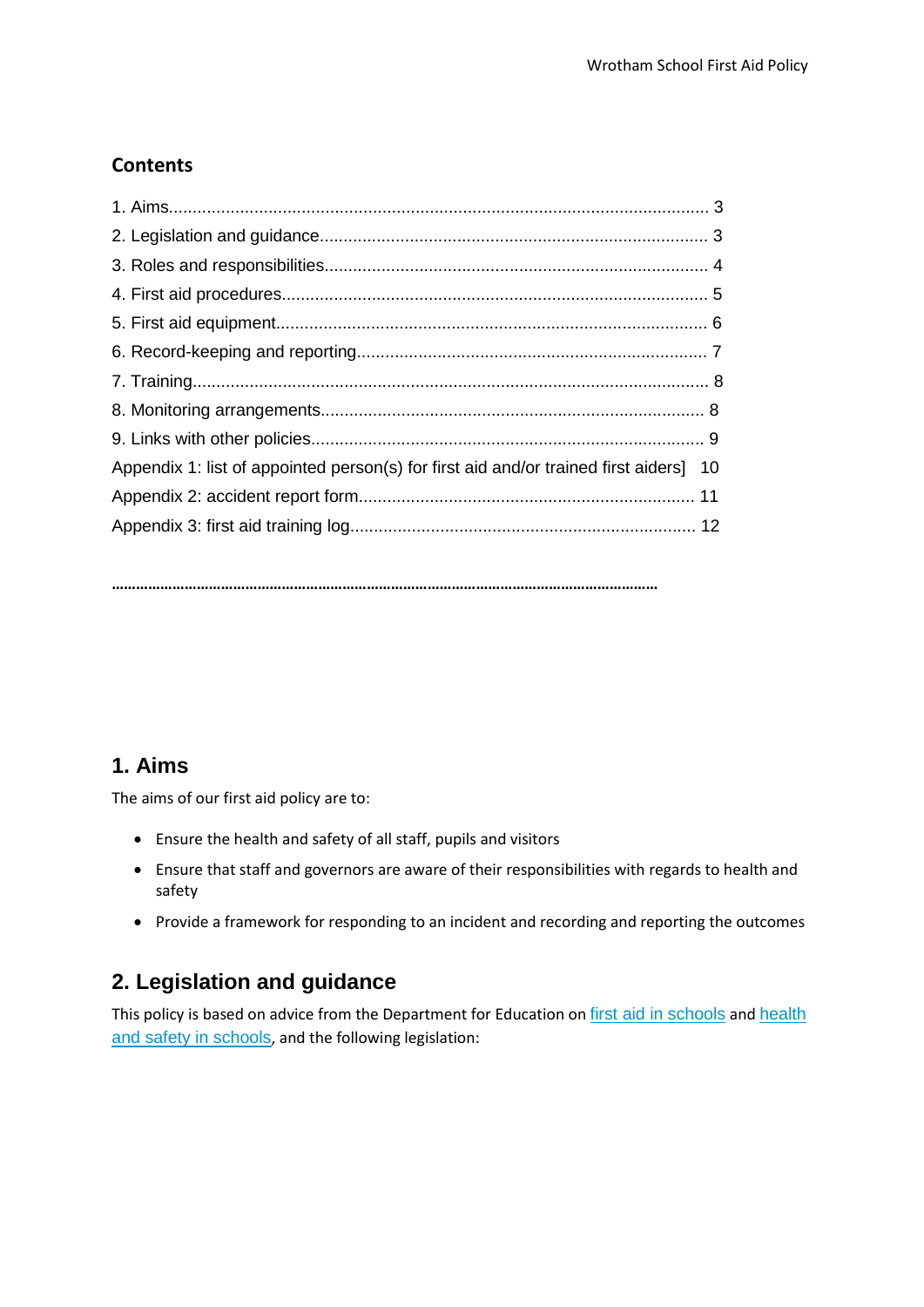- [The Health and Safety \(First Aid\) Regulations 1981](http://www.legislation.gov.uk/uksi/1981/917/regulation/3/made), which state that employers must provide adequate and appropriate equipment and facilities to enable first aid to be administered to employees, and qualified first aid personnel
- [The Management of Health and Safety at Work Regulations 1992](http://www.legislation.gov.uk/uksi/1992/2051/regulation/3/made), which require employers to make an assessment of the risks to the health and safety of their employees
- [The Management of Health and Safety at Work Regulations 1999](http://www.legislation.gov.uk/uksi/1999/3242/contents/made), which require employers to carry out risk assessments, make arrangements to implement necessary measures, and arrange for appropriate information and training
- The Reporting of Injuries, Diseases and Dangerous Occurrences Regulations [\(RIDDOR\) 2013](http://www.legislation.gov.uk/uksi/2013/1471/schedule/1/paragraph/1/made), which state that some accidents must be reported to the Health and Safety Executive (HSE), and set out the timeframe for this and how long records of such accidents must be kept
- [Social Security \(Claims and Payments\) Regulations 1979](http://www.legislation.gov.uk/uksi/1979/628), which set out rules on the retention of accident records
- [The Education \(Independent School Standards\) Regulations 2014](http://www.legislation.gov.uk/uksi/2014/3283/schedule/made), which require that suitable space is provided to cater for the medical and therapy needs of pupils

This policy complies with our funding agreement and articles of association.

# **3. Roles and responsibilities**

*Employers must usually have a sufficient number of suitably trained first aiders to care for employees in case they are injured at work. However, the minimum legal requirement is to have an 'appointed person' to take charge of first aid arrangements, \*provided your assessment of need has taken into account the nature of employees' work, the number of staff, and the location of the school. The appointed person does not need to be a trained first aider.*

*Section 3.1 below sets out the expectations of appointed persons and first aiders as set out in the 1981 first aid regulations and the DfE guidance listed in section 2. If you don't have an appointed person you will need to re-assign the responsibilities listed below accordingly.*

*All schools should adapt this section to reflect their circumstances, in line with their assessment of first aid needs.* 

### **3.1 Appointed person(s) and first aiders**

The school's appointed persons are Mrs S Reeve and Mrs D Emptage. They are responsible for:

- Taking charge when someone is injured or becomes ill
- Ensuring there is an adequate supply of medical materials in first aid kits, and replenishing the contents of these kits
- Ensuring that an ambulance or other professional medical help is summoned when appropriate
- Maintenance of the Defibulator in accordance with manufacturers instructions.

First aiders are trained, qualified & competent to carry out the role (see section 7) and are responsible for: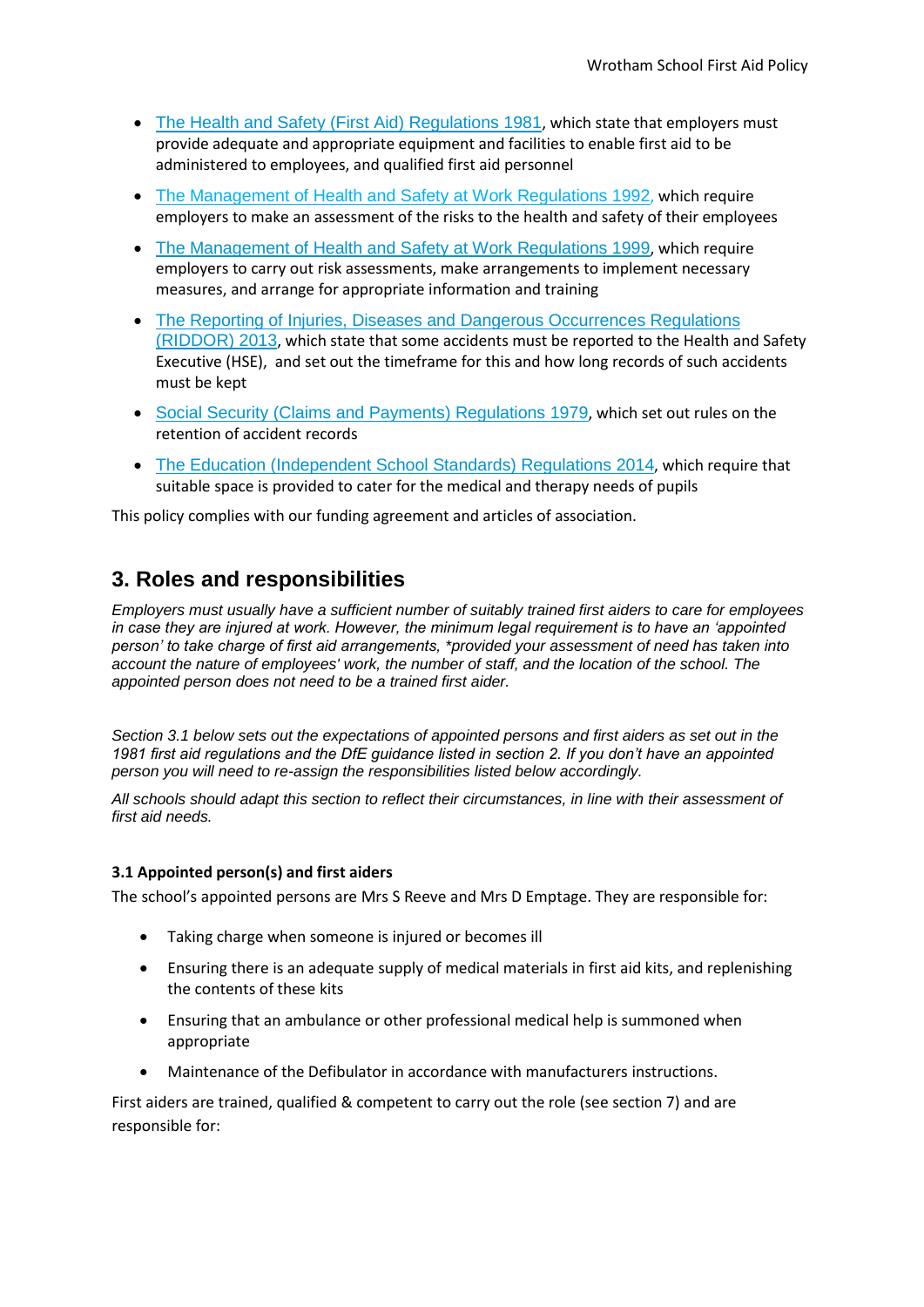- Acting as first responders to any incidents; they will assess the situation where there is an injured or ill person, and provide immediate and appropriate treatment
- Sending pupils home to recover, where necessary
- Filling in an accident report on the same day, or as soon as is reasonably practicable, after an incident (This is found in reception – See appendix 2)
- Keeping their contact details up to date

Our school's appointed persons and first aiders are listed in appendix 1. Their names will also be displayed prominently around the school.

#### **3.2 The governing board**

The governing board has ultimate responsibility for health and safety matters in the school, but delegates operational matters and day-to-day tasks to the headteacher and staff members.

#### **3.4 The headteacher**

The headteacher is responsible for the implementation of this policy, including:

- Ensuring that an appropriate number of appointed persons and trained first aid personnel are present in the school at all times
- Ensuring that first aiders have an appropriate qualification, keep training up to date and remain competent to perform their role
- Ensuring all staff are aware of first aid procedures
- Ensuring appropriate risk assessments are completed and appropriate measures are put in place
- Ensuring that adequate space is available for catering to the medical needs of pupils
- Reporting specified incidents to the HSE when necessary (see section 6)

#### **3.5 Staff**

School staff are responsible for:

- Ensuring they follow first aid procedures
- Ensuring they know who the first aiders in school are
- Completing accident reports for all accidents, incidents and near misses they attend to where a First Aider is not called
- Informing the headteacher or their manager of any specific health conditions or first aid needs
- New staff or temporary staff will have the policies explained as part of an induction process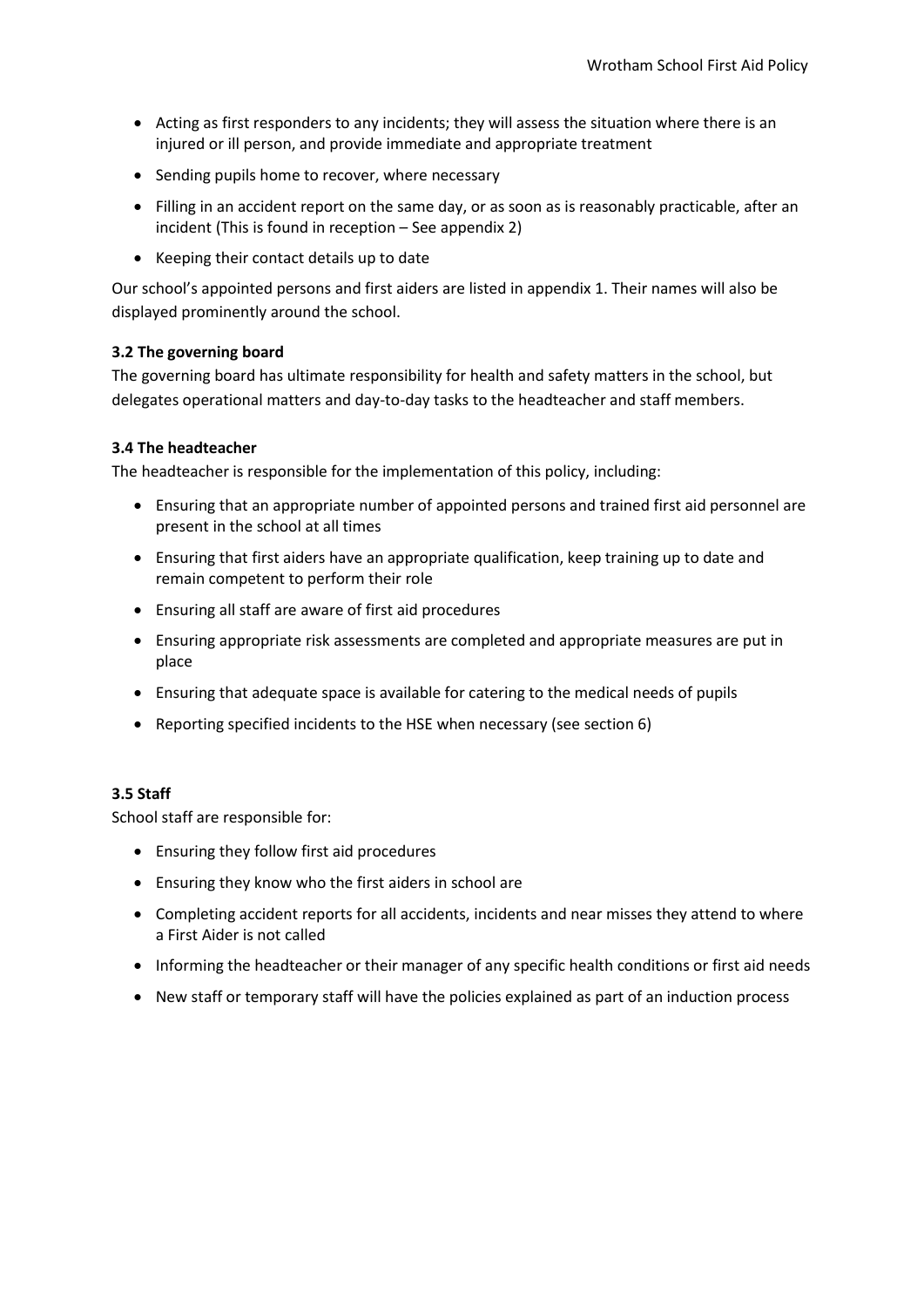# **4. First aid procedures**

### **4.1 In-school procedures**

In the event of an accident resulting in injury:

- The closest member of staff present will assess the seriousness of the injury and seek the assistance of a qualified first aider, if appropriate, who will provide the required first aid treatment
- The first aider, if called, will assess the injury and decide if further assistance is needed from a colleague or the emergency services. They will remain on scene until help arrives
- The first aider will also decide whether the injured person should be moved or placed in a recovery position
- If the first aider judges that a pupil is too unwell to remain in school, parents will be contacted and asked to collect their child. Upon their arrival, the first aider will recommend next steps to the parents
- If emergency services are called, the relevant member of staff will contact parents immediately & complete a report under RIDDOR as soon as is reasonably practicable.
- The first aider/relevant member of staff will complete an accident report form on the same day or as soon as is reasonably practical after an incident resulting in an injury
- The first aider / receptionist is to release the medical history of the patient to paramedics if required

### **4.2 Off-site procedures**

When taking pupils off the school premises, staff will ensure they always have the following:

- A school mobile phone
- A portable first aid kit
- Information about the specific medical needs of pupils
- Parents' contact details

Risk assessments will be completed by the relevant staff prior to any educational visit that necessitates taking pupils off school premises.

There will always be at least one first aider on school trips and visits.

# **5. First aid equipment**

A typical first aid kit in our school will include the following:

- A leaflet with general first aid advice
- Regular and large bandages
- Eye pad bandages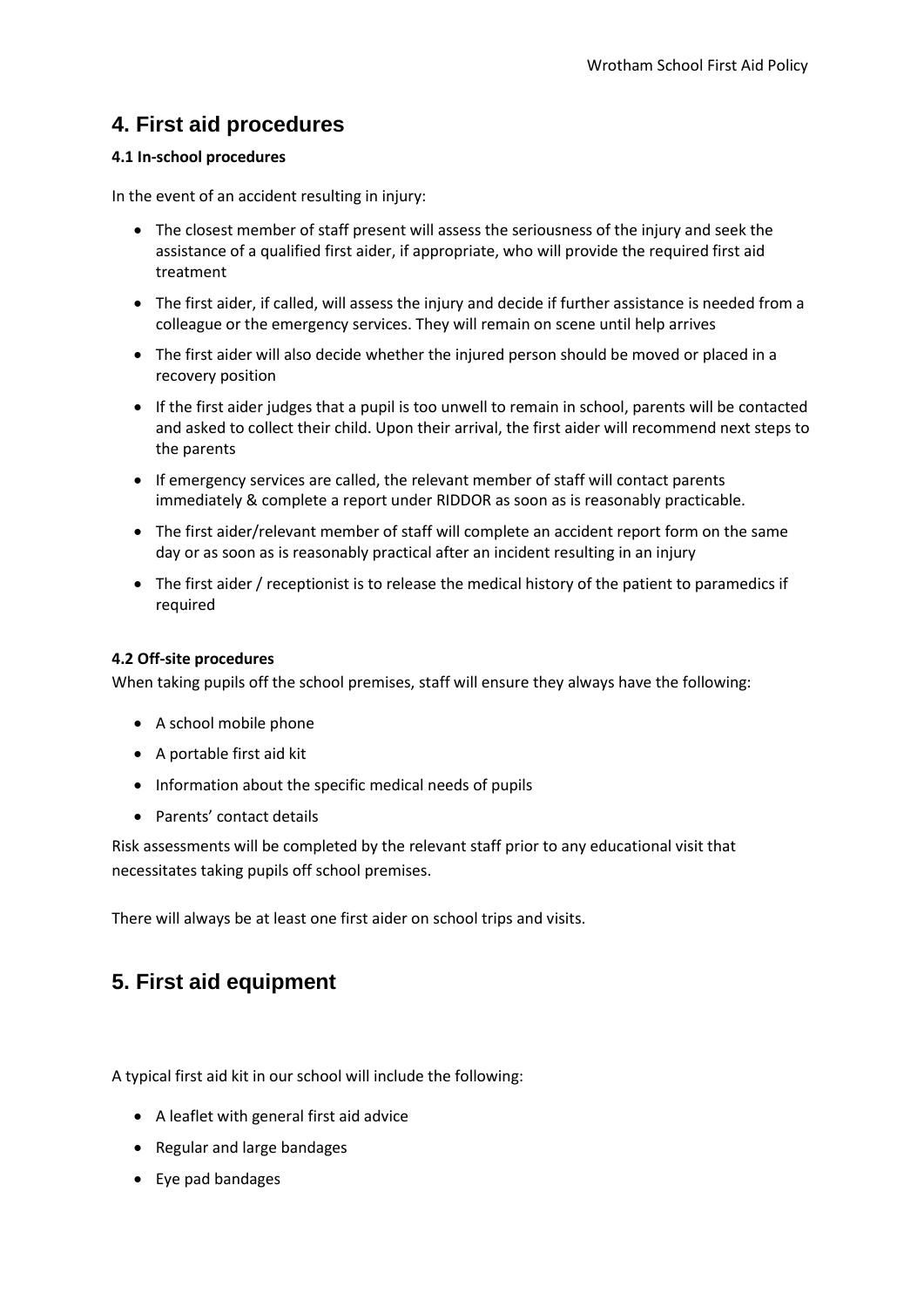- Triangular bandages
- Adhesive tape
- Safety pins
- Disposable gloves
- Antiseptic wipes
- Plasters of assorted sizes
- Burns dressings
- Burns Kits
- Eve Wash
- Mouth Guard for resuscitation

No medication is kept in first aid kits.

First aid kits are stored in:

- The medical room
- Various Departments
- All science labs
- All design and technology classrooms
- The school kitchen
- School vehicles

## **5.1 Defibrillators**

The school has three Defibrillators and these are kept in:

- Reception
- Science Department
- Sports Hall (for 3G use as well).

### **5.2 Anti-Choking Devices**

• The school does hold any devices for Anti Choking

# **6. Record-keeping and reporting**

## **6.1 First aid and accident record book – One accident book is held in Reception and one in the PE Department/Sports Hall. The Accident book used is compliant with GDPR.**

 An accident form will be completed by the first aider/relevant member of staff on the same day or as soon as possible after an incident resulting in an injury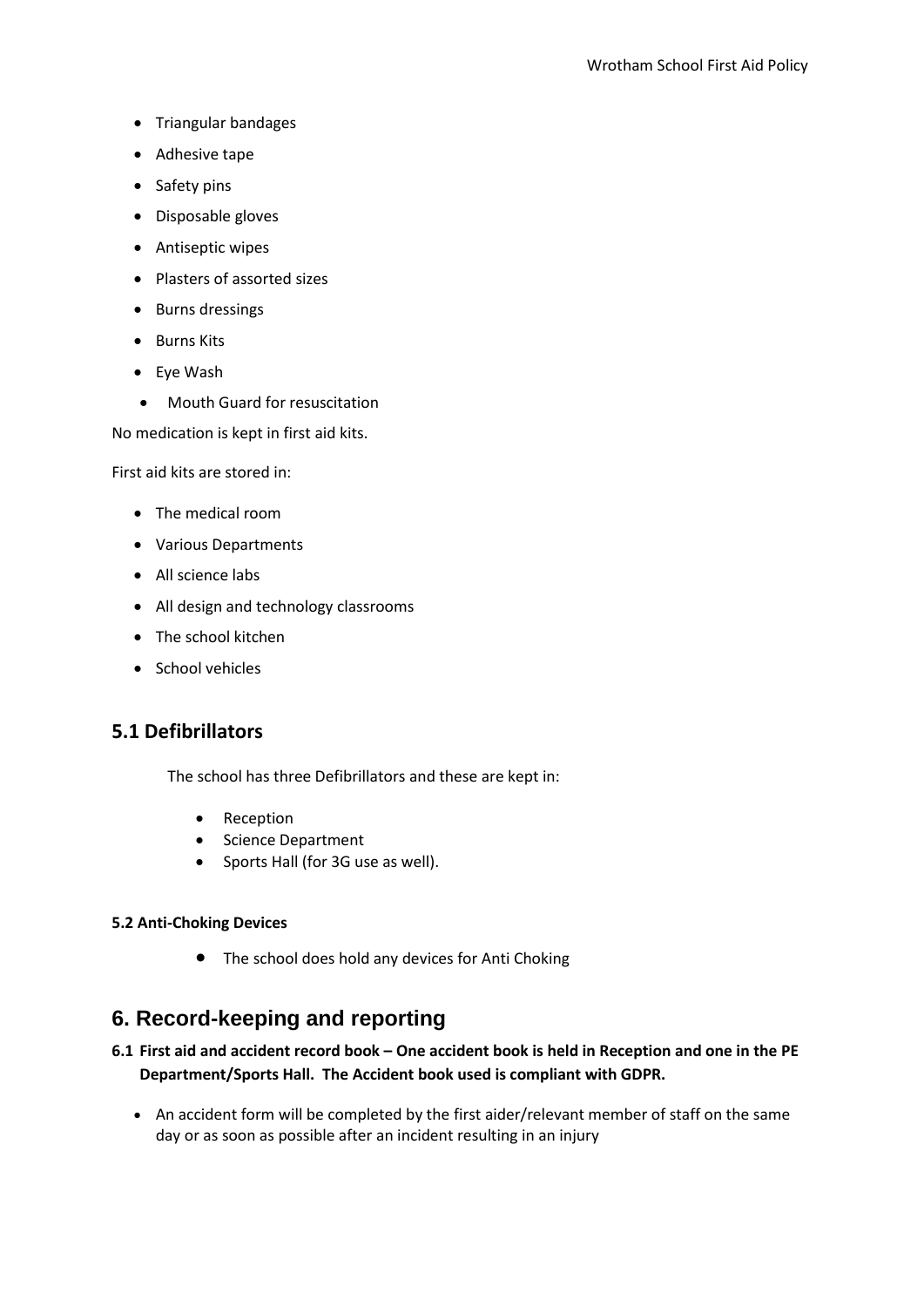- As much detail as possible should be supplied when reporting an accident, including all of the information included in the accident form at appendix 2
- A copy of the accident report form will also be added to the pupil's educational record by the relevant member of staff
- Records held in the first aid and accident book will be retained by the school for a minimum of 3 years, in accordance with regulation 25 of the Social Security (Claims and Payments) Regulations 1979, and then securely disposed of

### **6.2 Reporting to the HSE**

The Finance Director will keep a record of any accident which results in a reportable injury, disease, or dangerous occurrence as defined in the RIDDOR 2013 legislation (regulations 4, 5, 6 and 7). The Finance Director will report these to the Health and Safety Executive as soon as is reasonably practicable and in any event within 10 days of the incident.

Reportable injuries, diseases or dangerous occurrences include:

- Death
- Specified injuries, which are:
	- o Fractures, other than to fingers, thumbs and toes
	- o Amputations
	- o Any injury likely to lead to permanent loss of sight or reduction in sight
	- $\circ$  Any crush injury to the head or torso causing damage to the brain or internal organs
	- o Serious burns (including scalding)
	- o Any scalping requiring hospital treatment
	- o Any loss of consciousness caused by head injury or asphyxia
	- o Any other injury arising from working in an enclosed space which leads to hypothermia or heat-induced illness, or requires resuscitation or admittance to hospital for more than 24 hours
- Injuries where an employee is away from work or unable to perform their normal work duties for more than 7 consecutive days (not including the day of the incident)
- Where an accident leads to someone being taken to hospital
- Near-miss events that do not result in an injury, but could have done. Examples of near-miss events relevant to schools include, but are not limited to:
	- o The collapse or failure of load-bearing parts of lifts and lifting equipment
	- o The accidental release of a biological agent likely to cause severe human illness
	- o The accidental release or escape of any substance that may cause a serious injury or damage to health
	- o An electrical short circuit or overload causing a fire or explosion

Information on how to make a RIDDOR report is available here:

[How to make a RIDDOR report, HSE](http://www.hse.gov.uk/riddor/report.htm) <http://www.hse.gov.uk/riddor/report.htm>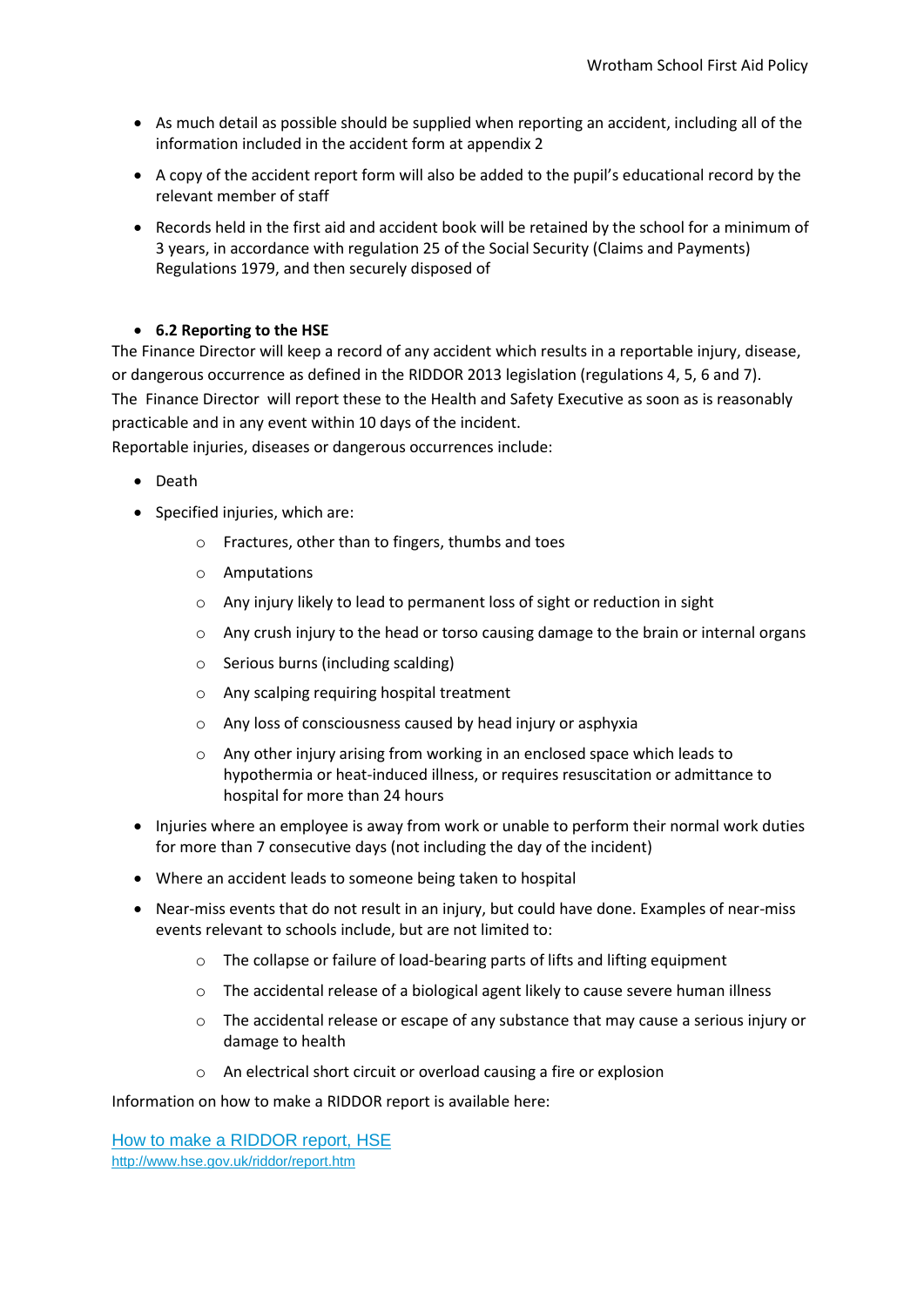#### **6.3 Notifying parents**

The relevant staff member will inform parents of any accident or injury sustained by a pupil, and any first aid treatment given, on the same day, or as soon as reasonably practicable.

#### **6.4 Reporting to Ofsted and child protection agencies**

The Designated Safeguarding lead will notify Ofsted of any serious accident, illness or injury to, or death of, a pupil while in the school's care. This will happen as soon as is reasonably practicable, and no later than 14 days after the incident.

The Designated Safeguarding Officer will also notify the Local Child Protection agencies of any serious accident or injury to, or the death of, a pupil while in the school's care.

# **7. Training**

All school staff are able to undertake first aid training if they would like to.

All first aiders must have completed a training course, and must hold a valid certificate of competence to show this. The school will keep a register of all trained first aiders, what training they have received and when this is valid until (see appendix 3).

Staff are encouraged to renew their first aid training when it is no longer valid.

## **8.Monitoring arrangements**

This policy will be reviewed by the Headteacher and the Governors Health and Safety Committee every year.

At every review, the policy will be approved by the Headteacher and the Governors Health and Safety Committee

Links with other policies This first aid policy is linked to the

- Health and safety policy
- Risk assessment policy
- Policy on supporting pupils with medical conditions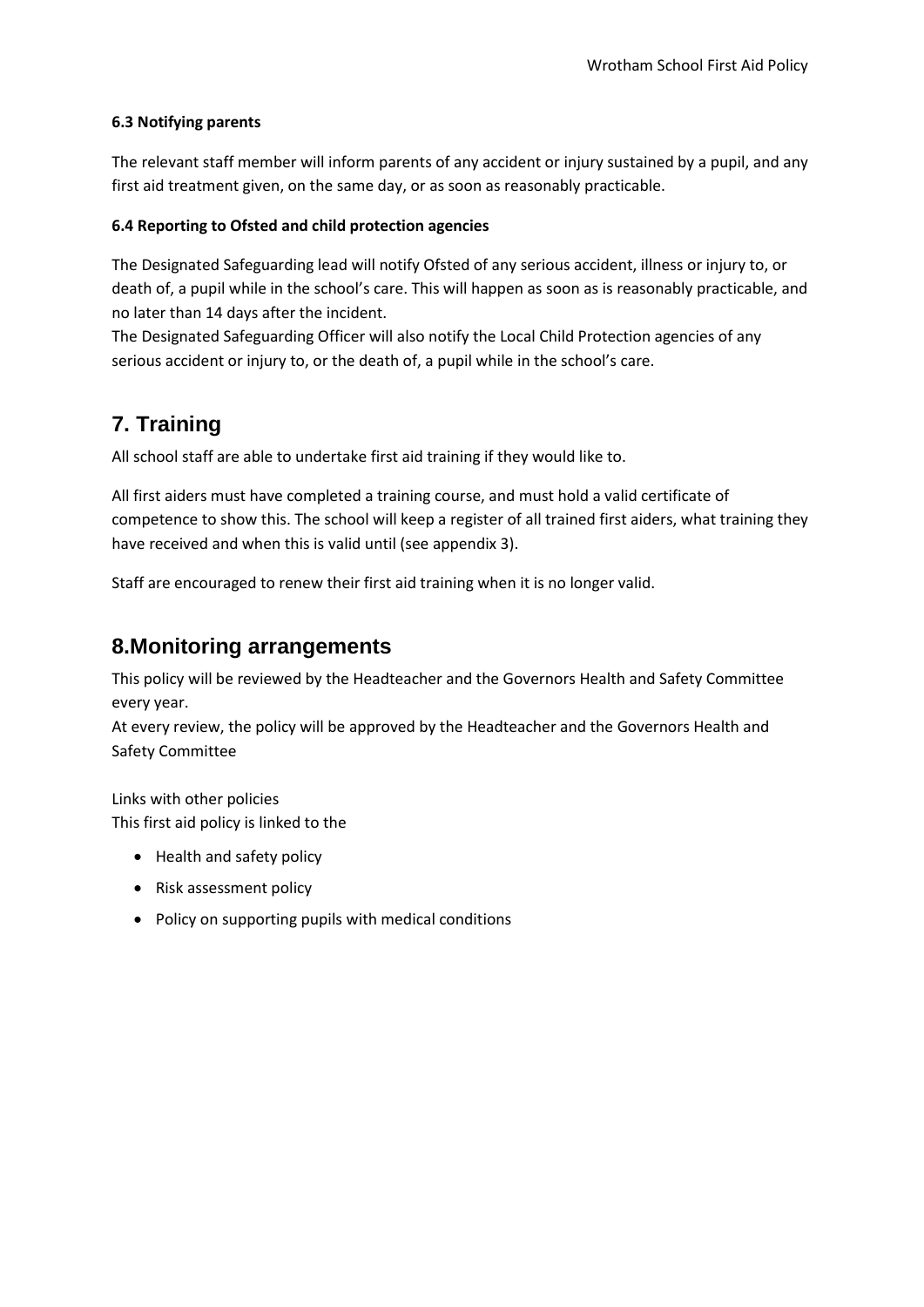# **Appendix 1: list of First Aiders**

| <b>Staff member's name</b> | <b>Role</b>            | <b>Contact details</b>      |
|----------------------------|------------------------|-----------------------------|
| Susan Reeve                | Receptionist           | Reception                   |
| Elizabeth Flannery         | Teacher                | PE Department               |
| Stefan Boudreau            | Teacher                | <b>History Department</b>   |
| Dave Scott                 | Teacher                | <b>Maths Department</b>     |
| <b>Allison Sanders</b>     | <b>Assistant SENCO</b> | <b>Support Staff</b>        |
| Debbie Emptage             | <b>Support Staff</b>   | Attendance Officer          |
| Dan Weeks                  | Teacher                | <b>Maths Department</b>     |
| Lisa Young                 | Cover Supervisor       | All departments             |
| Alex Read                  | Teacher                | PE Department               |
| James Smith                | Teacher                | <b>ICT Department</b>       |
| <b>Karen Parry</b>         | Teacher                | <b>Science Department</b>   |
| <b>Keir Williams</b>       | Teacher                | <b>SEND Department</b>      |
| Sarah Friend               | Teacher                | <b>Geography Department</b> |
| Sophie Fuller              | Teacher                | PE Department               |
| <b>Tom Grinstead</b>       | Teacher                | PE Department               |
| Liz MacRae                 | Teacher                | Food Technology             |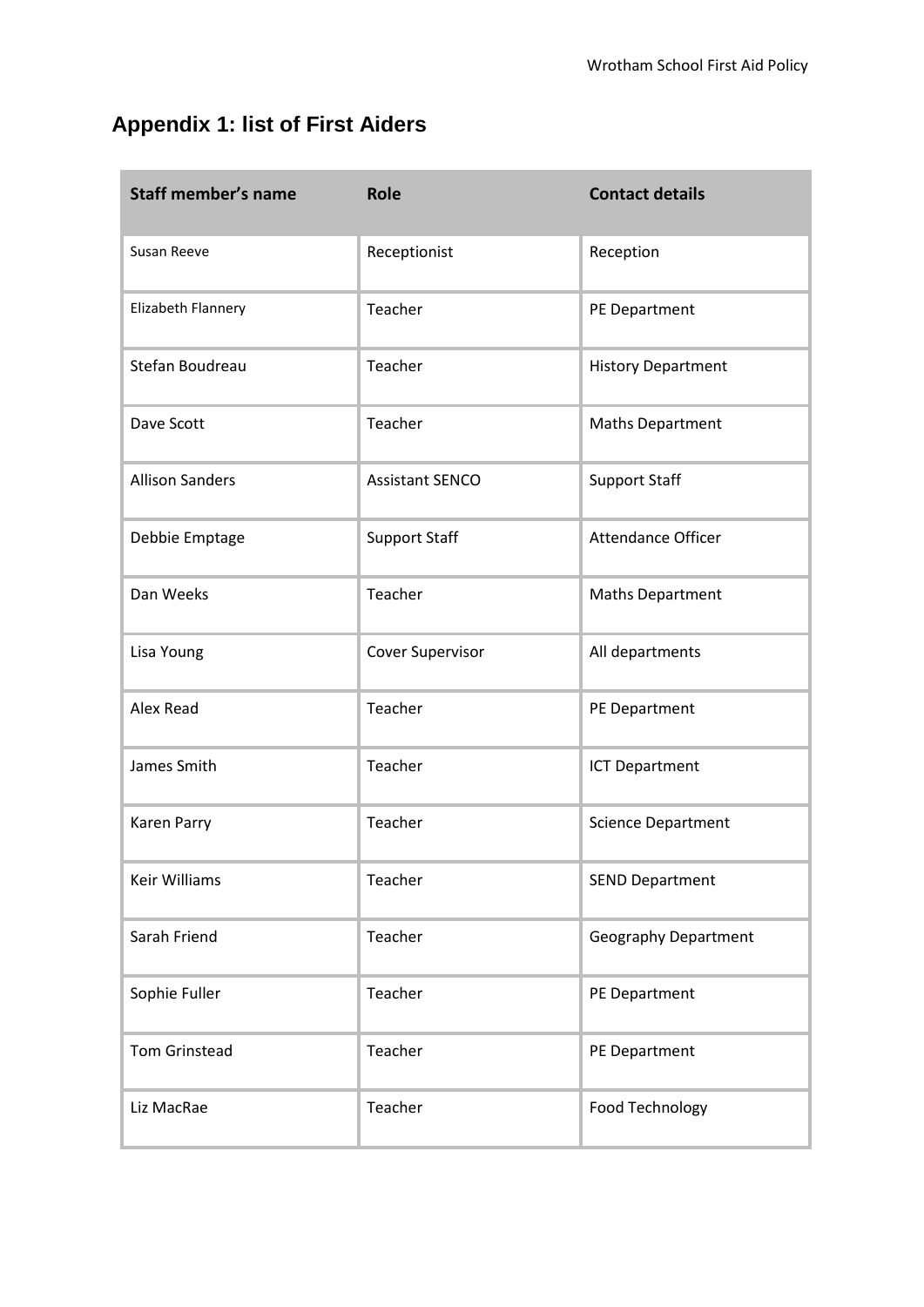| Colin Vaughan          | Site Manager | Site                                |
|------------------------|--------------|-------------------------------------|
| Damien Zamblera        | Teacher      | Leadership Team/Maths<br>Department |
| <b>Anthony Pickles</b> | Teacher      | <b>English Department</b>           |

End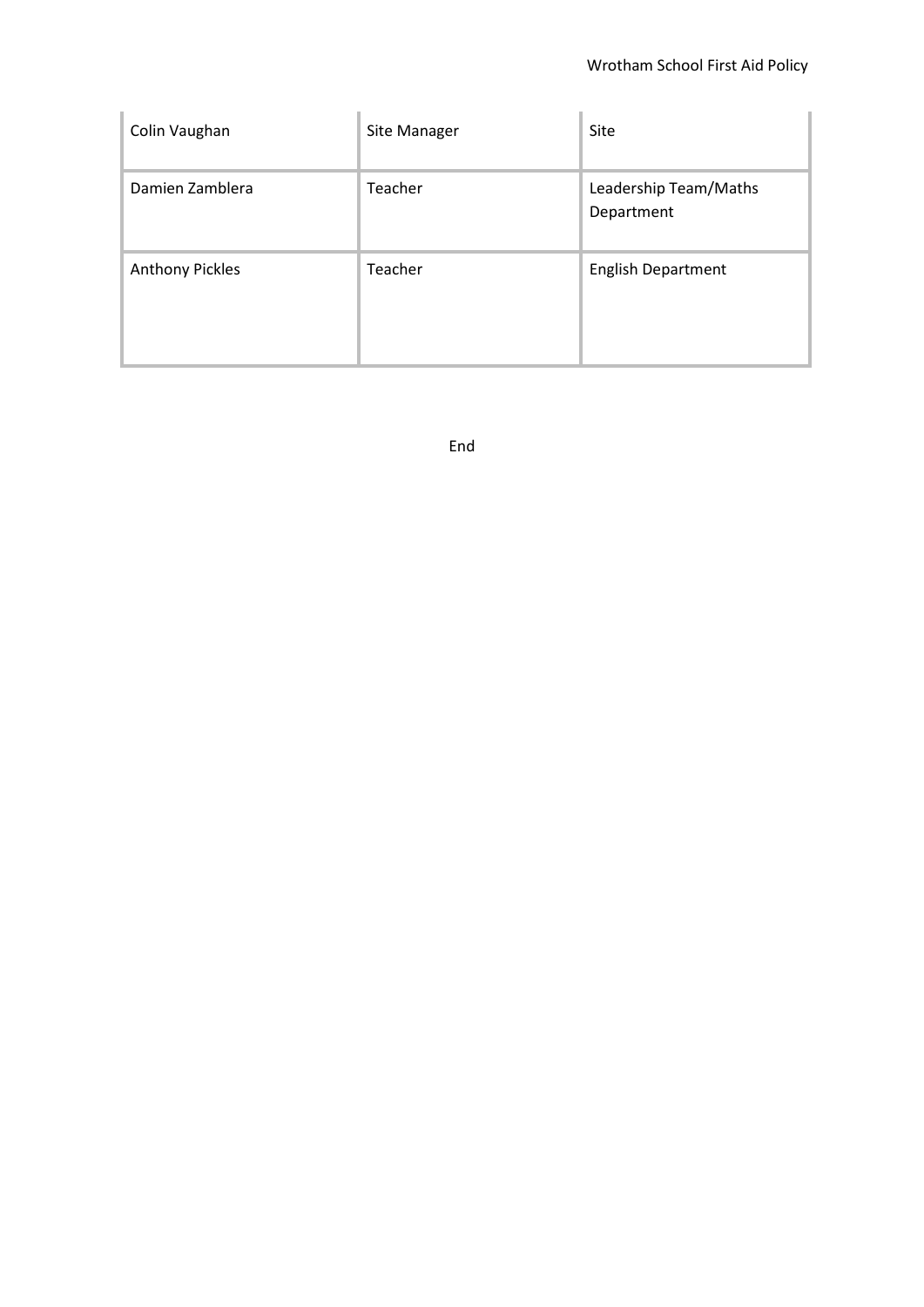|                                                                        | Fikipii.<br><b>Service</b>                                                 | Despite                                         |                                                                                                              | Paneke Georgeousl<br>ansicha cod ta                                                                                                                                                                                                                           |
|------------------------------------------------------------------------|----------------------------------------------------------------------------|-------------------------------------------------|--------------------------------------------------------------------------------------------------------------|---------------------------------------------------------------------------------------------------------------------------------------------------------------------------------------------------------------------------------------------------------------|
| EXUAL:<br><b>Elizabethen</b>                                           | <b>Page:</b><br>\$1,050,000                                                | E testa<br><b>Consekted</b>                     |                                                                                                              | <b>Royce Constraint</b><br>afrancounded to:                                                                                                                                                                                                                   |
|                                                                        |                                                                            |                                                 | A MPA MEETING TERRITOOL COMPLETED ROUBVISH WHICH SHELVES HE TIC ADDITION.                                    |                                                                                                                                                                                                                                                               |
|                                                                        |                                                                            |                                                 |                                                                                                              | Clean por silvered. Recomposition that the memorant care pairway for the parents or those process of an least of this levels be aversure.<br>whosels). The process was tell for activity and his manual trust of the benefit for necessary independent of its |
|                                                                        |                                                                            |                                                 | <b>ACCIDENT REPORT FORM</b>                                                                                  |                                                                                                                                                                                                                                                               |
|                                                                        |                                                                            |                                                 |                                                                                                              |                                                                                                                                                                                                                                                               |
|                                                                        | Divisible advised from parentees refer front O'as naturized to             |                                                 |                                                                                                              |                                                                                                                                                                                                                                                               |
| Electric Corp.                                                         |                                                                            |                                                 |                                                                                                              |                                                                                                                                                                                                                                                               |
| ROD-BEELL                                                              |                                                                            |                                                 |                                                                                                              |                                                                                                                                                                                                                                                               |
| Doctober <sub>1</sub>                                                  |                                                                            |                                                 | President                                                                                                    |                                                                                                                                                                                                                                                               |
| Justined.                                                              |                                                                            |                                                 |                                                                                                              |                                                                                                                                                                                                                                                               |
|                                                                        |                                                                            |                                                 |                                                                                                              |                                                                                                                                                                                                                                                               |
|                                                                        |                                                                            |                                                 | Briefe ethical part, the parties comparing this issues. (New homeon) pix interests cool in in the Paramoles' |                                                                                                                                                                                                                                                               |
| Baltimore, and a control                                               |                                                                            |                                                 |                                                                                                              |                                                                                                                                                                                                                                                               |
|                                                                        |                                                                            |                                                 | the common results of the common and company                                                                 |                                                                                                                                                                                                                                                               |
|                                                                        |                                                                            | Continued in the company of the Walshale, a co- |                                                                                                              |                                                                                                                                                                                                                                                               |
| University in<br><b>Commercial</b>                                     |                                                                            | the contract and contract and contract          |                                                                                                              |                                                                                                                                                                                                                                                               |
|                                                                        |                                                                            |                                                 |                                                                                                              |                                                                                                                                                                                                                                                               |
|                                                                        | Zime the permised companies in the last of the late it are made permisent. |                                                 |                                                                                                              |                                                                                                                                                                                                                                                               |
|                                                                        |                                                                            |                                                 | The ATAC Dis autobiol powered and contact the service of the University of Contact 1.                        |                                                                                                                                                                                                                                                               |
|                                                                        |                                                                            |                                                 |                                                                                                              |                                                                                                                                                                                                                                                               |
| Riform the perdited and rime. (Notes in local coop/treat to businizing |                                                                            |                                                 |                                                                                                              |                                                                                                                                                                                                                                                               |
|                                                                        |                                                                            |                                                 | For the continue took (1969 - 2000) 7 is sport Timmy                                                         |                                                                                                                                                                                                                                                               |
|                                                                        |                                                                            |                                                 |                                                                                                              |                                                                                                                                                                                                                                                               |
|                                                                        | Suite de entre le part politique (et les les partiens ) (entre les les     |                                                 |                                                                                                              |                                                                                                                                                                                                                                                               |
|                                                                        | Those DA CA (10) at announced in required [                                |                                                 |                                                                                                              |                                                                                                                                                                                                                                                               |
|                                                                        |                                                                            |                                                 |                                                                                                              |                                                                                                                                                                                                                                                               |
|                                                                        |                                                                            |                                                 | The parent resolute in the access parent in the lost one type and other below? They consent for their sheets |                                                                                                                                                                                                                                                               |
| <b>INTERNATIONAL PROJECTION CONTINUES.</b>                             |                                                                            |                                                 | produces the prime month from the conditions of 1111 / 9/2019 to have the based produced to the condition    |                                                                                                                                                                                                                                                               |
| <b>BUSINESS</b>                                                        |                                                                            |                                                 | <b>Barra</b><br>×<br>٠                                                                                       |                                                                                                                                                                                                                                                               |
|                                                                        |                                                                            |                                                 | Element Product Dia associate a reservable service to Resort of Normal, Danasca and Despite to               |                                                                                                                                                                                                                                                               |
| returning Higgstreet (LECOS)<br>the age is accordi-                    |                                                                            |                                                 |                                                                                                              |                                                                                                                                                                                                                                                               |
| <b>THE MOVED</b><br>٠                                                  | ٠                                                                          | Rock Raise                                      |                                                                                                              |                                                                                                                                                                                                                                                               |
|                                                                        |                                                                            |                                                 | Darstown,<br>Street in supported the rest performance of the 27% or a winning entered to processes a recent  |                                                                                                                                                                                                                                                               |

# **Appendix 2: incident form (at Reception and PE office)**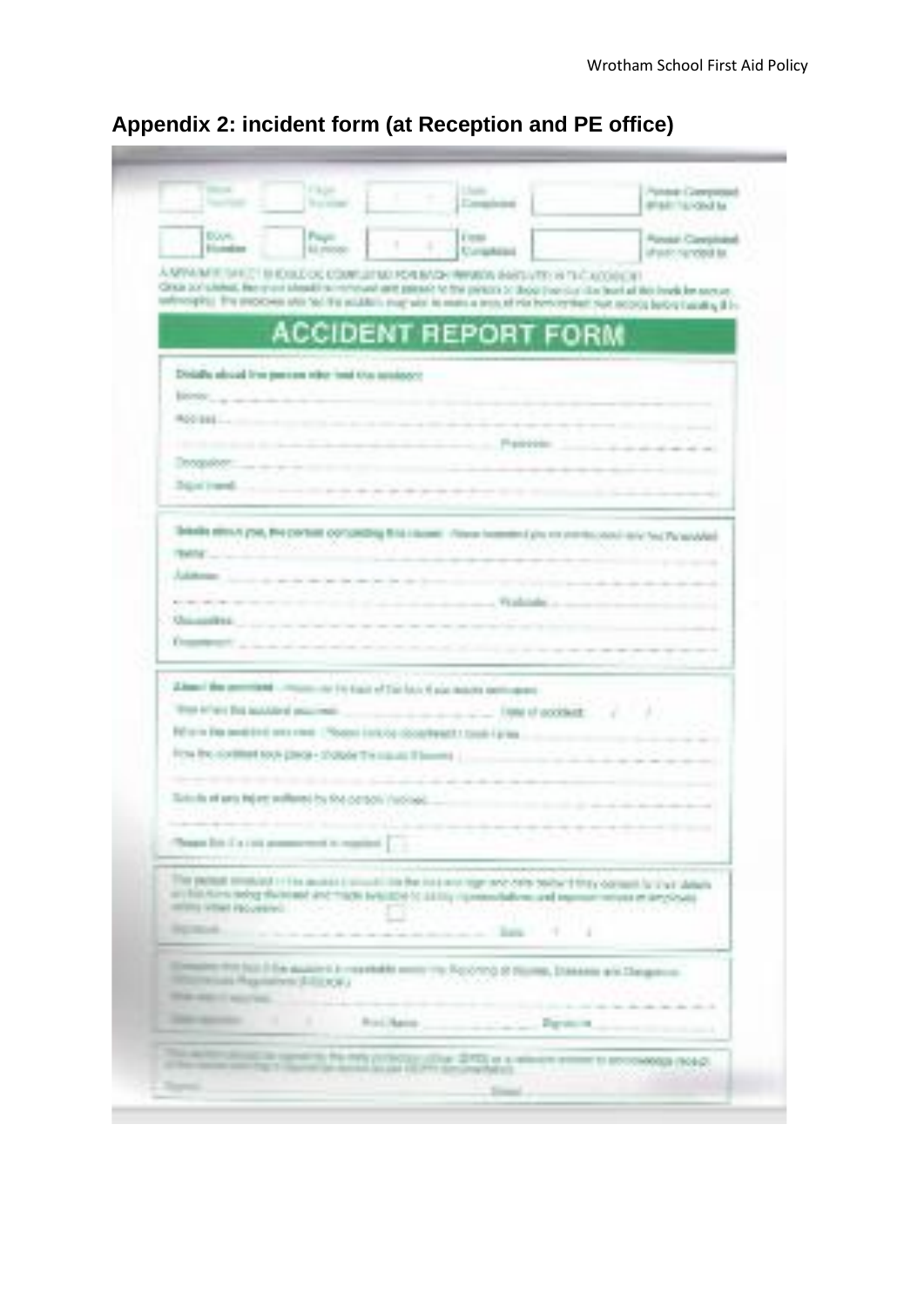# **Appendix 3: first aid training log**

| Name/type of<br>training              | <b>Staff who attended</b><br>(individual staff members<br>or groups) | Date attended | Date for<br>training to be<br>updated (where<br>applicable) |
|---------------------------------------|----------------------------------------------------------------------|---------------|-------------------------------------------------------------|
| Level 3                               | <b>Susan Reeve</b>                                                   |               | 31/03/2021*                                                 |
| <b>Emergency First Aid at</b><br>Work | Sarah Friend                                                         |               | 21/06/2024                                                  |
| <b>Emergency First Aid at</b><br>Work | <b>Anthony Pickles</b>                                               |               | 21/06/2024                                                  |
| <b>Emergency First Aid at</b><br>Work | James Smith                                                          |               | 21/06/2024                                                  |
| <b>Emergency First Aid at</b><br>Work | Alex Read                                                            |               | 21/06/2024                                                  |
| <b>Emergency First Aid at</b><br>Work | Lisa Young                                                           |               | 21/06/2024                                                  |
| <b>Emergency First Aid at</b><br>Work | Dan Weeks                                                            |               | 21/06/2024                                                  |
| <b>Emergency First Aid at</b><br>Work | <b>Keir Williams</b>                                                 |               | 21/06/2024                                                  |
| <b>Emergency First Aid at</b><br>Work | Sophie Fuller                                                        |               | 21/06/2024                                                  |
| <b>Emergency First Aid at</b><br>Work | <b>Tom Grinstead</b>                                                 |               | 21/06/2024                                                  |
| <b>Emergency First Aid at</b><br>Work | Karen Parry                                                          |               | 14/05/2024                                                  |
| <b>Emergency First Aid at</b><br>Work | Elizabeth Flannery                                                   |               | 01/10/2023                                                  |
| <b>Emergency First Aid at</b><br>Work | Stefan Boudreau                                                      |               | 01/10/2023                                                  |